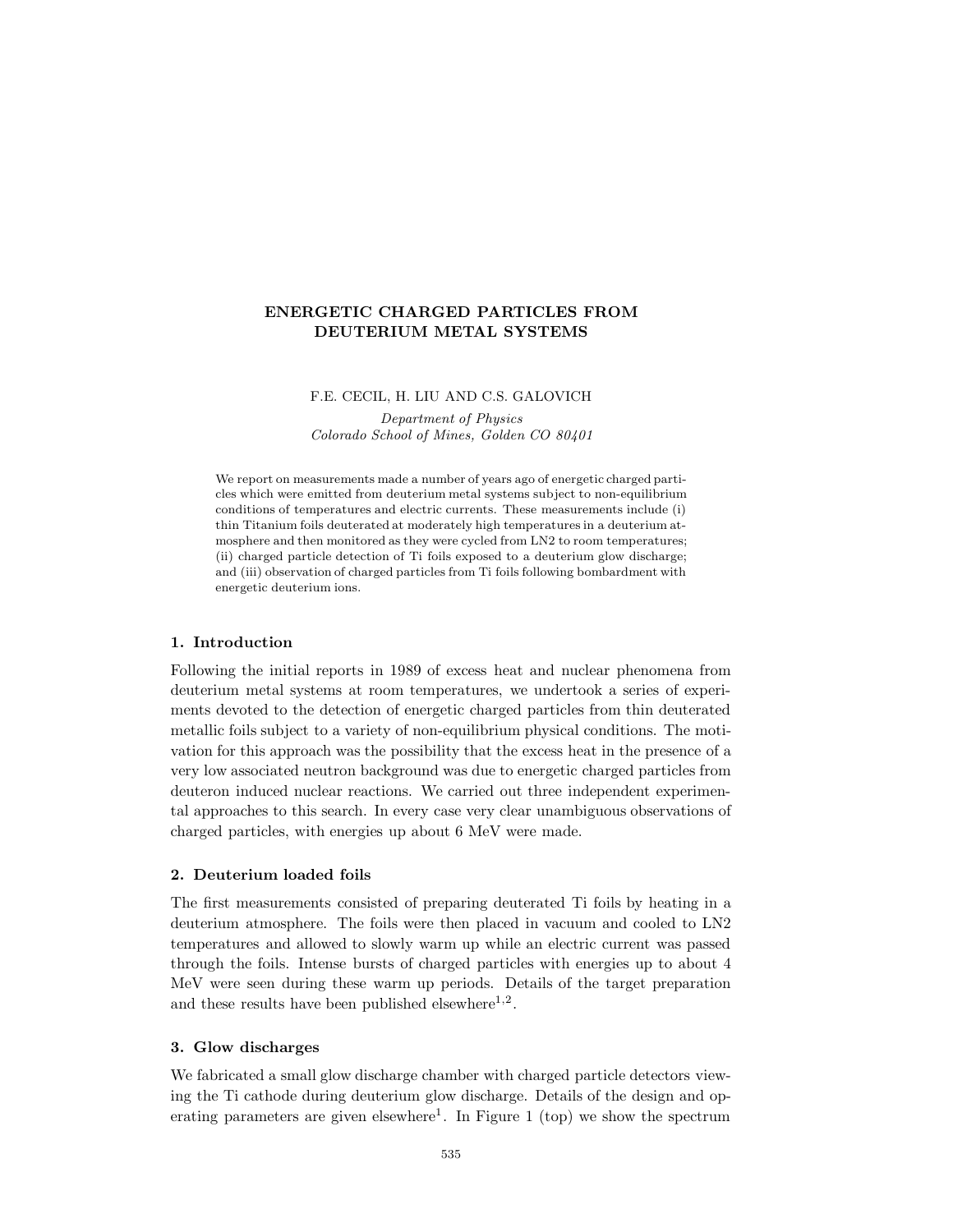

Figure 1. Top. Spectrum of 214Am calibration source with and without detector biases and Kapton degrading foil. Bottom Spectrum of deuterium glow discharge with Ti cathode with and without detector biases and Kapton degrading foil. The energy of the alpha particles from the 241Am source in the upper spectrum is 5.48 MeV. The energy of the group in the lower spectrum centered at channel 670 is approximately 6.8 MeV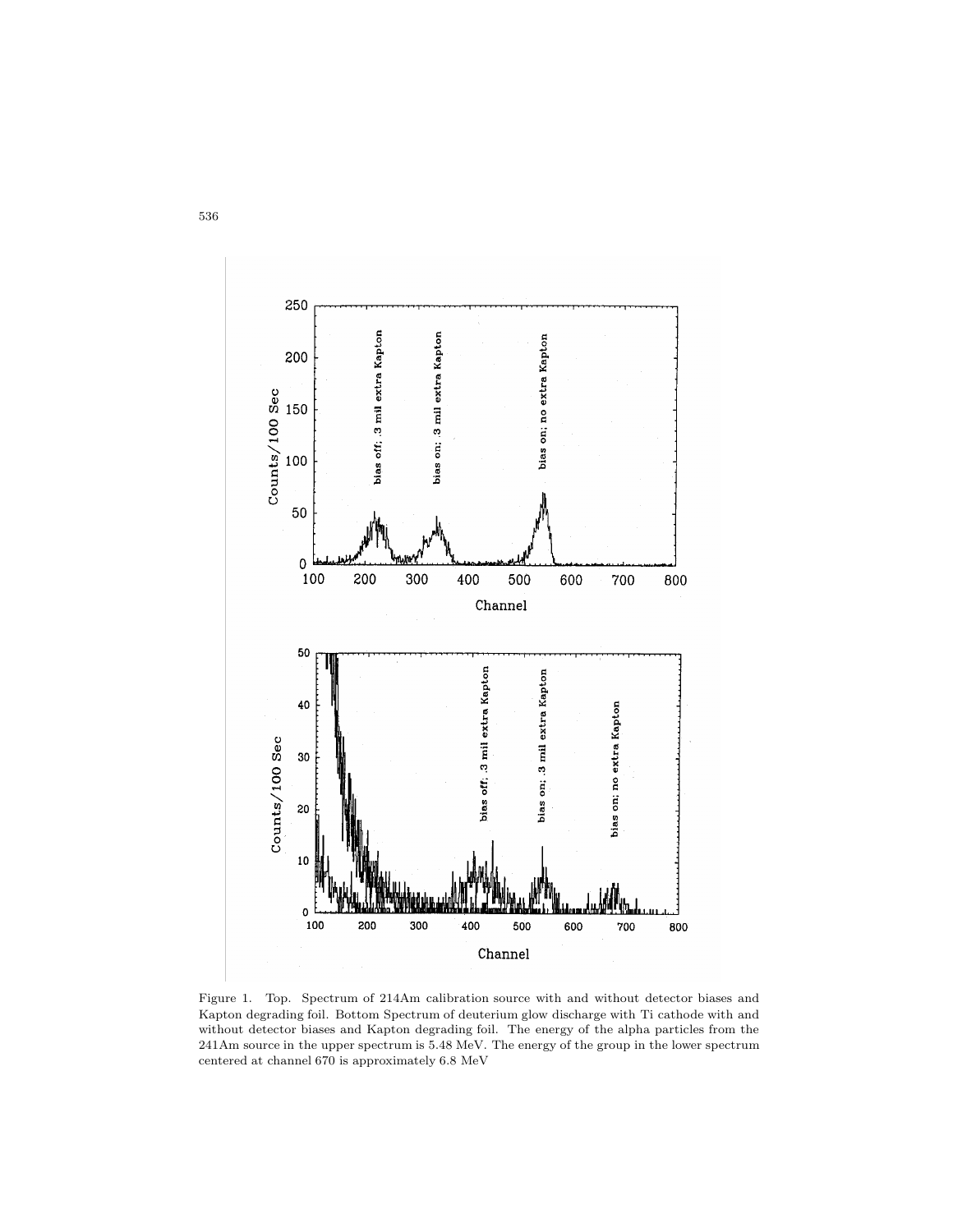measured with a 0.1  $\mu$ Curie <sup>241</sup>Am calibration source, with and without the applied detector bias and with and without an extra Kapton degrading foil in. The spectrum measured during one of the glow discharges under the same set of detector conditions is shown in the bottom of Figure 1. The similarity between these spectra is striking and the fact that the energy calibration of the two spectra is identical indicates the production 6.8 MeV particles with an average source strength of roughly several thousand particles per second.

#### **4. Ion bombardment**

A deuterated Ti titanium target was prepared by bombarding a Ti foil with 30 keV deuterium ions for several hours at a current of 10 *µ*Amperes from the Colorado School of Mines particle accelerator<sup>3</sup>. The spectrum measured during the bombardment is shown in the top of Figure 2. The three particle groups are from the d-d reactions between the beam ions and the previously implanted deuterons. The spectrum measured following the bombardment (with the gate valve to the accelerator closed) and with the temperature of the target at about 190 K is shown in the bottom of Figure 2. The somewhat broadened peak at channel 100 in the lower spectrum suggests, by comparison with the top figure, the production of 3 MeV protons.

### **5. Conclusions**

We have obtained solid evidence, under three independent sets of experimental circumstances, for the anomalous production of energetic charged particles from deuterium metal systems. Further work to reproduce these results and to enhance their repeatability is encouraged. This work was supported by the U.S. Department of Energy and the Electric Power Research Institute.

#### **References**

- 1. H. Liu. "Studies of nuclear reactions d-d, d-6Li and d-10B at low energies and charged particle emission from deuterium metal systems". Ph. D. thesis, Colorado School of Mines (1992) (Unpublished)
- 2. F.E. Cecil, H. Liu, D. Beddingfield and C.S. Galovich in "Anomalous nuclear effects in deuterium/metal systems" *AIP Conference Proceedings* **Vol 228**; edited by Steven Jones, Franco Scaramuzzi and David Worledge, p. 375 (1990).
- 3. F.E. Cecil, D. Ferg, H. Liu, B. Kriss, H. Liu and J. Scorby, "The low energy, high current particle accelerator at the Colorado School of Mines", *Nucl. Instrum. and Meth. in Phys. Res.*, **B40/41**, 934 (1989).